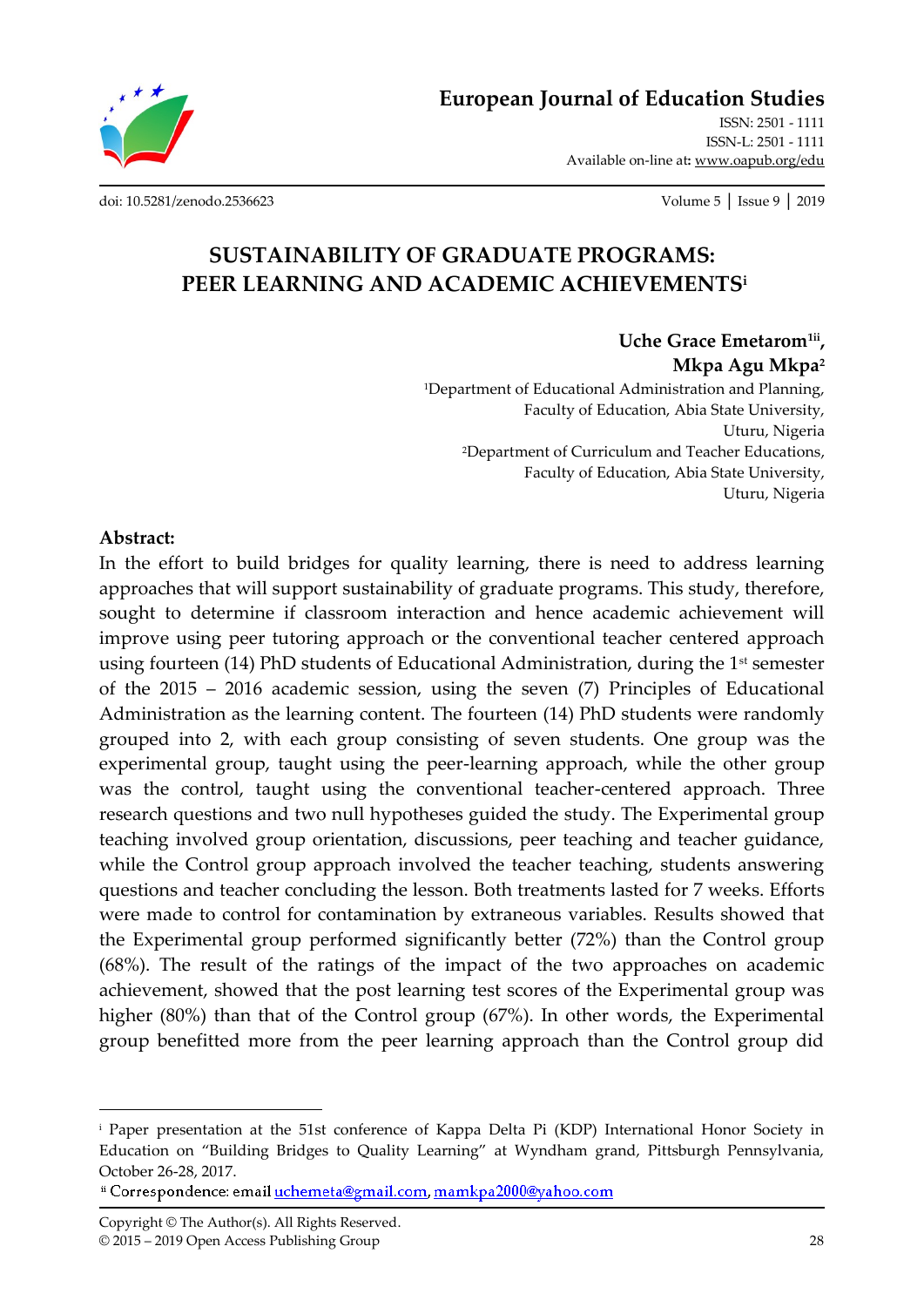from the conventional teacher centered teaching approach. These findings corroborate earlier studies on the efficacy of peer learning over the teacher-centered approach.

**Keywords:** sustainability and peer learning, academic achievements

### **1. Introduction**

The teaching-learning experience has transformed from a simple educational function to a complex one, which develops the minds of students and prepares them to become worthwhile citizens of a society in a sustainable manner. It cannot be overemphasized that getting students to think critically remain the primary goal of teaching any University course in general and graduate courses in particular for sustainability. If this be the case, the question which follows is; 'how do we, as teachers, go about achieving this?' Although there are many varieties on how peer learning can be used to enhance learning, it is often an underutilized resource in college and graduate classrooms.

In this workshop, we will learn about peer learning concepts and strategies, join a discussion about the use of peer group-based tutoring and discussion in peer learning including their results, benefits and challenges. We will understand how these concepts can affect the sustainability of graduate programs. More specifically, we shall make this presentation along the following subheadings: Introduction in which we hope to state our purpose and explain some key concepts and related reviews of literature, the study problem, research questions and hypothesis, methodology, which will describe the subjects the treatment procedure, results, summary of findings, recommendations and conclusions. We shall then undertake the interactive questions and activities.

## **2. What is sustainability?**

Sustainability is a word that we hear of a lot and it is used here to discuss peer learning in graduate program in higher educational institutions. The term sustainable and sustainability are used to describe many different approaches towards improving our way of life. It does not have a rigid definition. In the context of this paper, sustainability means reducing our harm on graduate program in the university and timely reversing the harm already caused, renewing teaching resources, providing quality and improved learning outcome, creating a classroom where every student is given opportunity to have a fulfilling academic life, as well as taking a long-term view of how our teaching actions effect present and future programs of graduate students.

Sustainability has also been defined as the ability to be sustained, supported, upheld, or confirmed (Dictionary.com).

Sustainable graduate program may therefore well mean the graduate program that meets the needs of the present graduate students without compromising the ability of future generations of students to meet their own learning needs. Sustainability of graduate program is a transformative learning process that equips students and teachers with improved knowledge and ways of thinking needed to achieve economic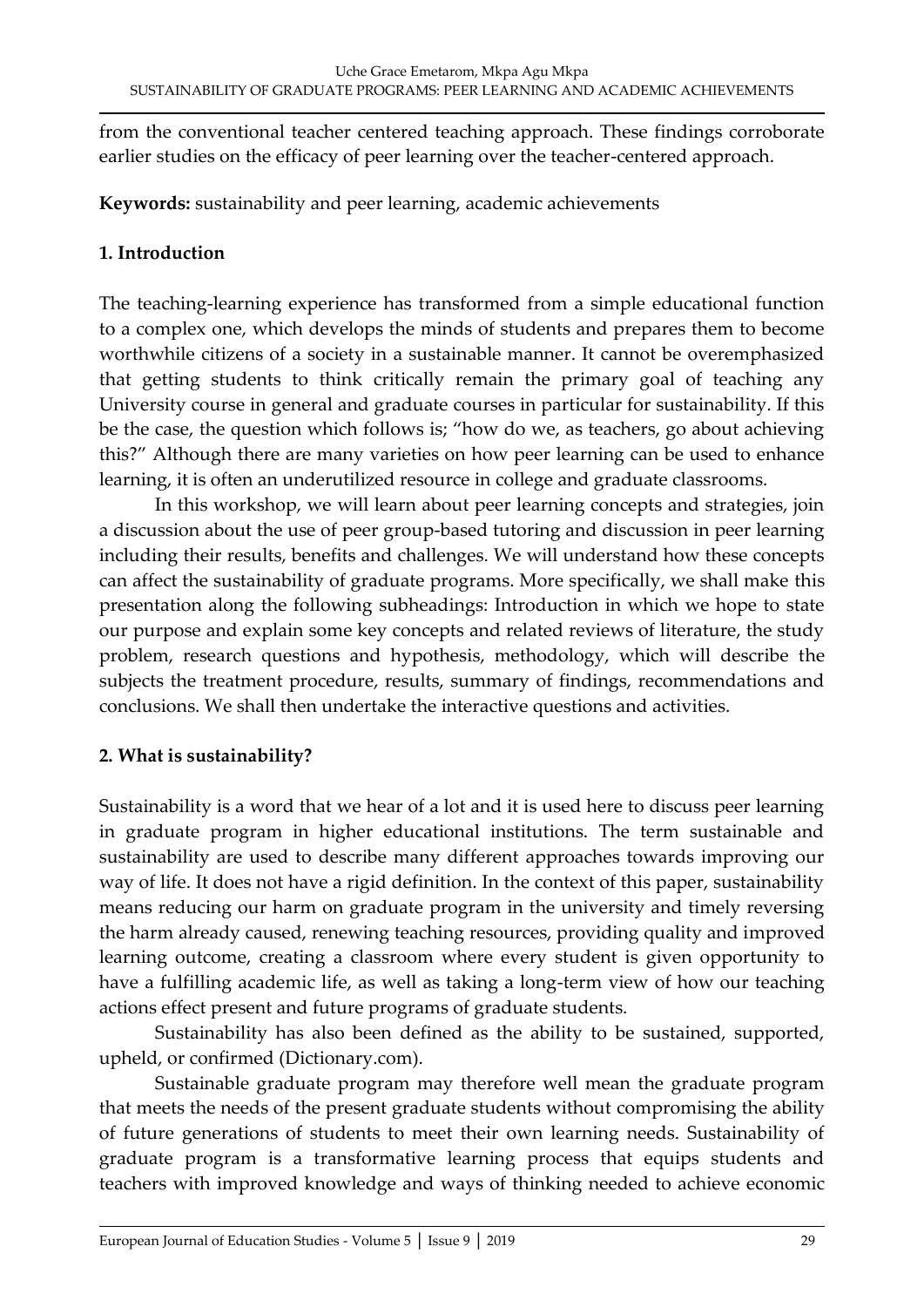property and responsible citizenship. Sustainability is a complex concept. The most often quoted definition is from the United Nation (UN) Bruntland Commission: Sustainability implies meeting the needs of the present without compromising the ability of future generations to meet their own needs.

In the charter for the University of California Los Angeles (UCLA) Sustainability Committee, Sustainability is defined as 'the physical development and institutional operating practices that meet the needs of present users without compromising the ability of future generations to meet their own needs, particularly with regard to use and waste of natural resources. Sustainability presumes that resources are finite and should be used conservatively and wisely with a view to long term priorities and consequences of the ways in which resources are used'. In the simplest terms, sustainability is about our children and our grandchildren, and the world we will leave for them. By implication, Sustainability of graduate program, through peer learning of students can be a great classroom learning resource that should be utilized to improve learning outcome and academic achievements.

### **2.1 Peer**

A peer is someone at one's own level. If you are a  $10<sup>th</sup>$  grader, for example, other high school students are your peers. The word Peer comes from the Latin word, par, which means equal. When you are on par with someone, you are their peer. It means a person who is of equal standing based on age, grade or status with another in a group, especially in this context. A peer can be an associate – a person who joins with others in some activity or endeavor, a colleague - a person who is a member of one's class or profession. It connotes a match.

Hence, we have peer group who are a group of people, usually of similar age, background and social status with whom a person associates and who are likely to influence the person's beliefs and behaviors. It is a social group and a primary group of people who have similar interests (homophily), age, background or social status. The members of these groups are likely to influence the person's beliefs and behavior. But who are the 'peers' in 'Peer Learning'? Generally, peers are other people in a similar situation to each other, who do not have a role in that situation, as a teacher or expert practitioner. They may have considerable experience and expertise or they may have relatively little. They share the status as fellow learners and are accepted as such. More importantly, they do not have power over each other by virtue of their position or responsibilities. In this discussion, therefore, we will be discussing the role of the students who are in the same classes as those from whom they are learning.

### **2.2 Peer Learning**

We define peer learning, in its broadcast sense as 'students learning from and with each other in both formal and informal way'. The emphasis is on the learning process, including the emotional support that learners offer each other, as much as the learning tasks itself. In peer teaching, the roles of teacher and learner are known and fixed, whereas in peer learning, they are either undefined or may shift during the course of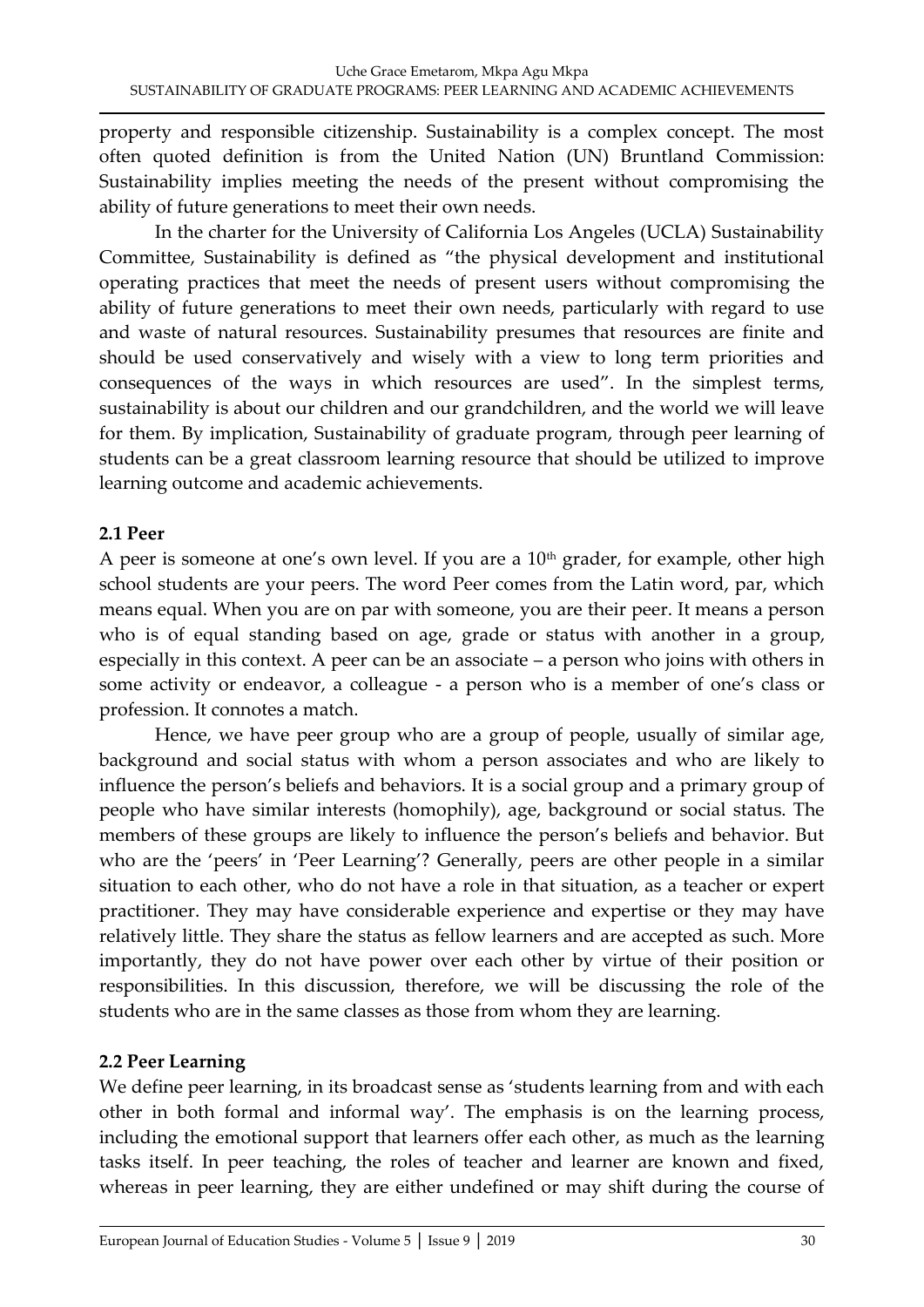the learning experience. In peer learning, the teacher will be actively involved as group facilitator or may simply initiate student-directed activities such as discussion, workshops or learning partnerships. Peer learning is, therefore, not a single, undifferentiated educational strategy. It encourages a broad sweep of activities.

Peer learning in used here to suggest a two-way and reciprocal learning activity based on discussion seminars. It is, therefore, mutually beneficial and involves the shaving of knowledge, ideas and experiences among the participants Boud, (1998) described it as a way of moving beyond independent to independent or mutual learning to peer learning. It can also be referred to as reciprocal peer learning. Reciprocal peer learning is not the same as peer teaching or peer tutoring, which is a far more instrumental strategy in which advanced students or those in later years, take on a limited instructional role. It often requires some form of credit or payment to the person acting as the teacher and is a well-established practice in many universities worldwide, particularly in Nigeria. On the other hand, reciprocal peer learning is often considered to be incidental, being a part of other more familiar strategies, such as the discussion group.

For peer learning to be effective, the teacher must ensure that the entire group experiences 'positive interdependence', face-to-face interaction, group processing and individual and group accountability. 'Positive interdependence' emphasizes the importance and uniqueness of each group member's efforts while important cognitive activities and interpersonal dynamics are quietly at work. As students communicate with one another, they inevitably assume leadership roles, acquire conflict managing skills, discuss and clarify concepts and unravel the complexities of human relationships within a given context and this process enhances their learning outcomes. Thus, students' learning extends far beyond the written word and even the given task.

### **2.3 Peer Learning Strategies**

Teachers may choose from an array of peer learning strategies which include these group strategies:

- 1. **Buzz Group:** A large group of students subdivided into smaller groups of 4-5 students to consider the issues surrounding a problem. After about 20 minutes of discussion, one member of each sub-group presents the findings of the subgroup to the whole group.
- 2. **Affinity Group:** Groups of 4-5 students are each assigned particular task to work outside of formal contact time. At the next formal meeting with the teacher, the sub-group or a group representative, presents the sub-groups findings to the whole tutorial group.
- 3. **Solution and Critic Groups:** One sub-group is assigned a discussion topic for a tutorial and the other groups constitute 'critics' who observe offer comments and evaluate the sub-groups presentation.
- 4. **'Teach- Write- Discuss':** At the end of a unit of instruction, students have to answer short question and justify their answers. After working on the questions individually, students compare their answers with each other. A whole-class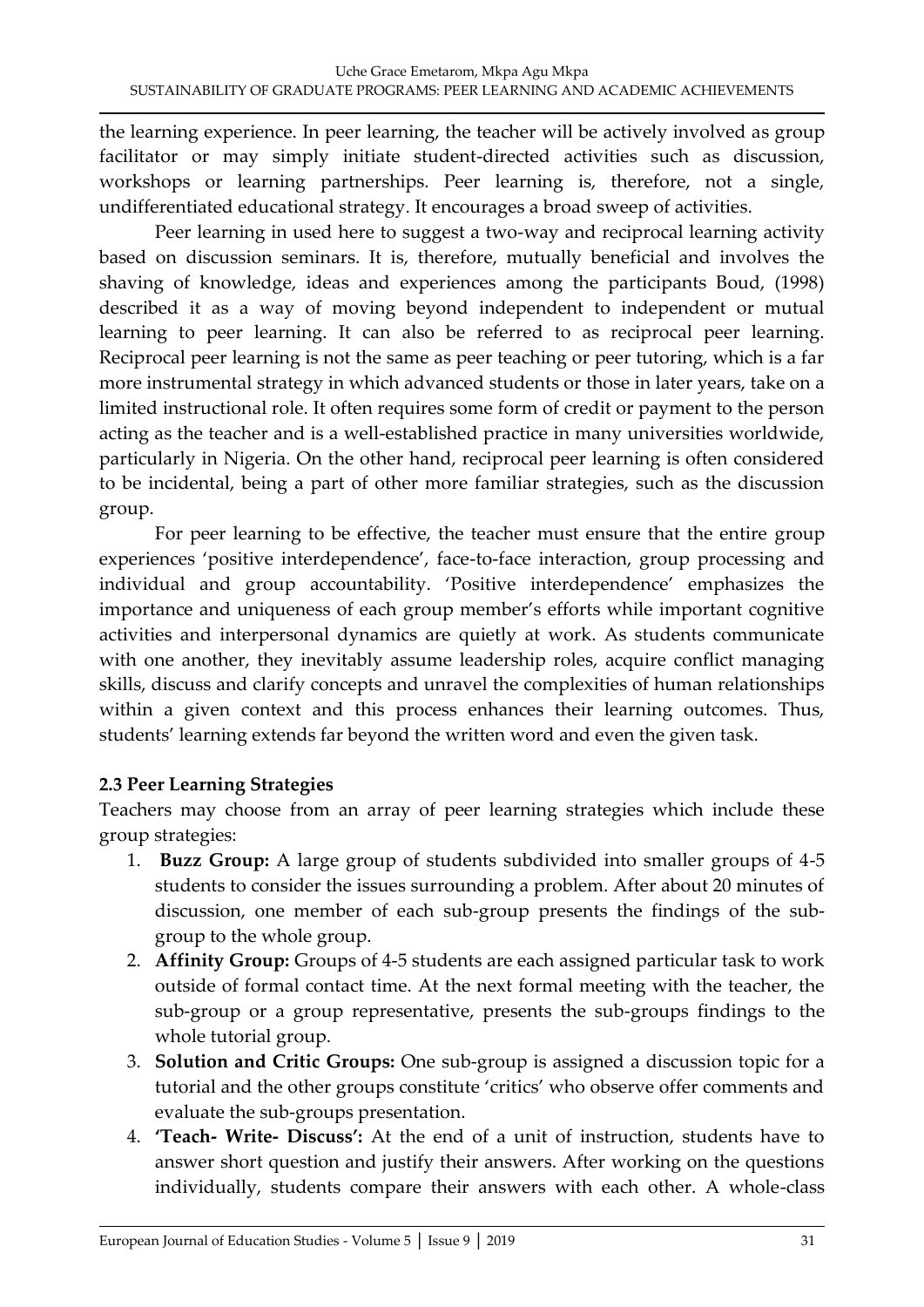discussion subsequently examines the array of answers that still seem justifiable and the reasons for their validity.

Critique sessions, role-playing, debates, case studies and integrated projects are other exciting and effective teaching strategies that stir students' enthusiasm and encourage peer learning.

Also, 10 different models of peer learning have been identified (Griffiths, Houston and Lazenbatt, 1995). They range from:

- Traditional proctor model in which senior students tutor junior students.
- Students in the same year form partnerships to assist each other with both course, content and personal concern.
- Discussion seminars.
- Private study groups.
- Pavainage (a buddy system) or counseling,
- Peer- assessment schemes.
- Collaborative project or laboratory work.
- Projects in different sized groups.
- Workplace monitoring.
- Community activities

Armstrong (2017) presented the following 9 ways to facilitate positive peer learning:

- Using peer learning and teaching
- Use of Collaborative or cooperative learning
- Peer monitoring
- Peer critique of each other's work
- Setting up a peer mediation program
- Creating small learning communities
- Developing Class-wide simulations
- Provide frequent opportunities for students to share what there've learnt with others.
- Having students play games together e.g. Board games, with dice and markers such as math game.

It is important for teachers to recognize that peer learning is not a single practice. It covers a wide range of different activities, as earlier observed, each of which can be combined with others in different ways to suit the needs of a particular course. It does not, therefore, refer to a particular practice. Surprisingly, little research has been carried out on either dyadic reciprocal peer tutoring or same year group tutoring as only 10 studies have been identified (topping, 1996), suggesting that the teaching model rather than the learning model, is still the most common way of understanding how students assist themselves either individually or as group and has become increasingly popular over the past 30-40 years. Although, the teaching model has value, it is important that teachers also consider making the learning model a priority if we desire to make the best use of peers as resources for learning.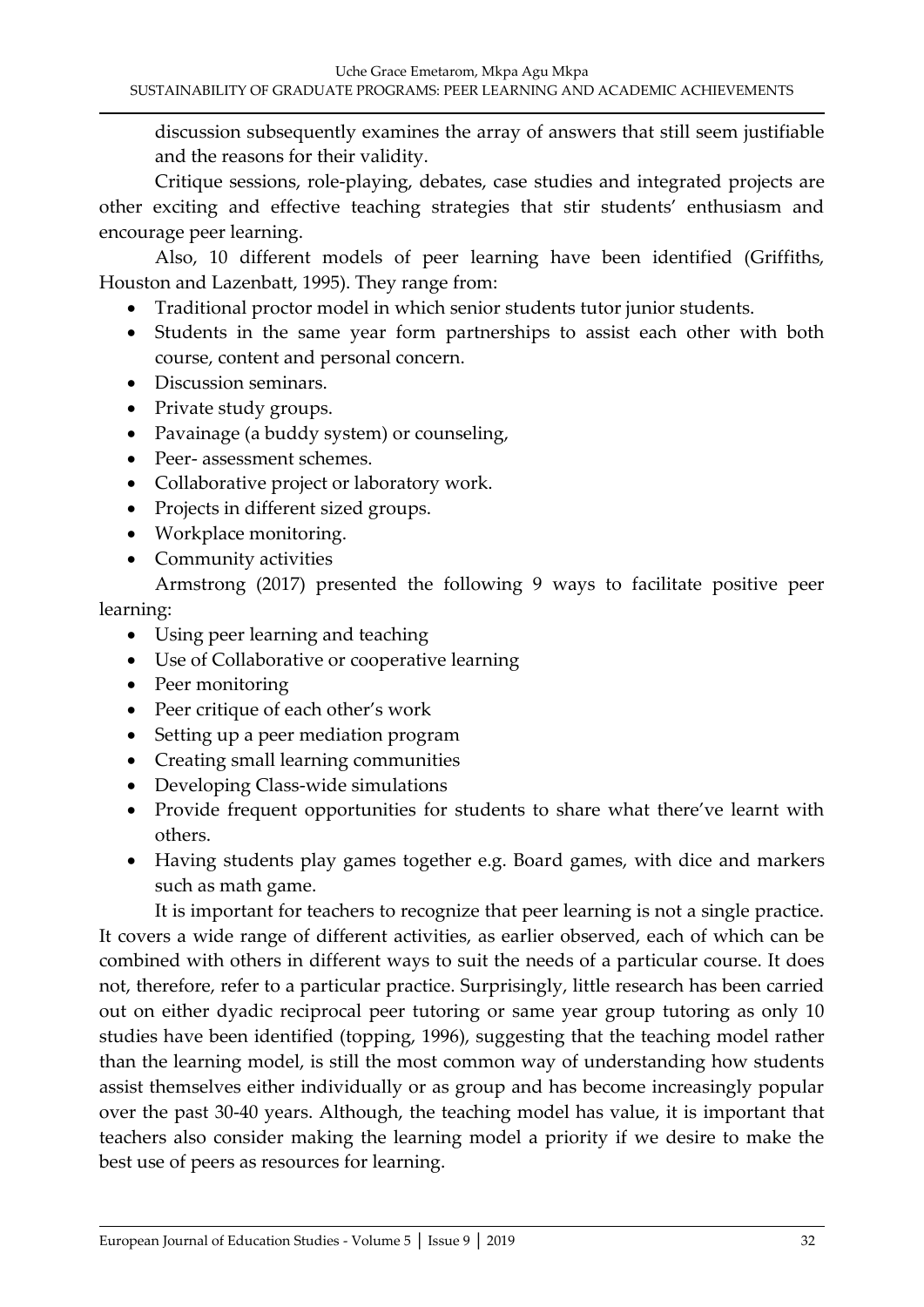Research (Goto & Schneider, 2010; Cusco, 1997), explored how to bolster the time-honored lecturing in universities with peer learning activities. The results indicate that peer learning activities can be very effective in getting students to engage in critical thinking and hence produce deeper learning outcomes. Students who work in groups perform better on tests, particularly those that have to do with reasoning and critical thinking skills (lord, 2001). Having students, work with each other has proved to be an effective methodology because it forces students to be active learners and to talk through and write course concepts and contents in their own words.

### **2.4 Benefits of Peer Learning**

Peer learning strategies encompass a few different learning techniques in and out of the classroom, including peer tutoring, small and large groups class discussions. These peer learning strategies, according to Wessel (2015), have proved effective in helping with students' academic and social skills as long as the peer learning techniques are monitored and carefully structured, with aspects of teacher guidance. Peer learning strategies foster student relationships and help students to develop a greater multicultural understanding and acceptance. When students are putt in groups where they can talk freely, they can bring in aspects of their background and beliefs, with the potential of leading to more understanding among the members within a group. With peer learning, students learn to interact with a group of peers that they may not generally, otherwise work with and engage in conversation.

Students are able to learn practical skills in teaching and giving feedback, how to engage in learning that is not strictly teacher-led and learn to engage more in dialogue and topic questions to help with clarification. Results from case studies show that through peer tutoring, there are academic improvements in scores and lasting positive effects from the experience for both the tutor and tutee (lingo 2014). In group settings, leadership skills are acquired when students step up to lead discussion or help to construct the feedback on the topic. Others are motivated to learn more so as to have the chance to be the leader at some point. In smaller groups, students who usually do not talk in class have the opportunity to voice their opinions and are even pushed to share their ideas with the group.

Through engaging in group discussions, students discover how to form good counter-arguments and how to question assertions made by peers. In this case, they learn how to think critically in much more complex ways than just how to respond to a teacher's question, but how to respond to the various group members' assertions and how to make their own claims as well. Working as a group instead of as an individual is an invaluable opportunity to build many life enhancing skills. In group settings, questions and answers can be looked at from multiple view points and new ideas can be brought in. Instead of the teacher teaching answers to issues, the students get to explore the various ways to come up with an answer. Students learn working on conflicts through multiply approaches, which become easier instead of going to the teacher for the final say to end any conflict.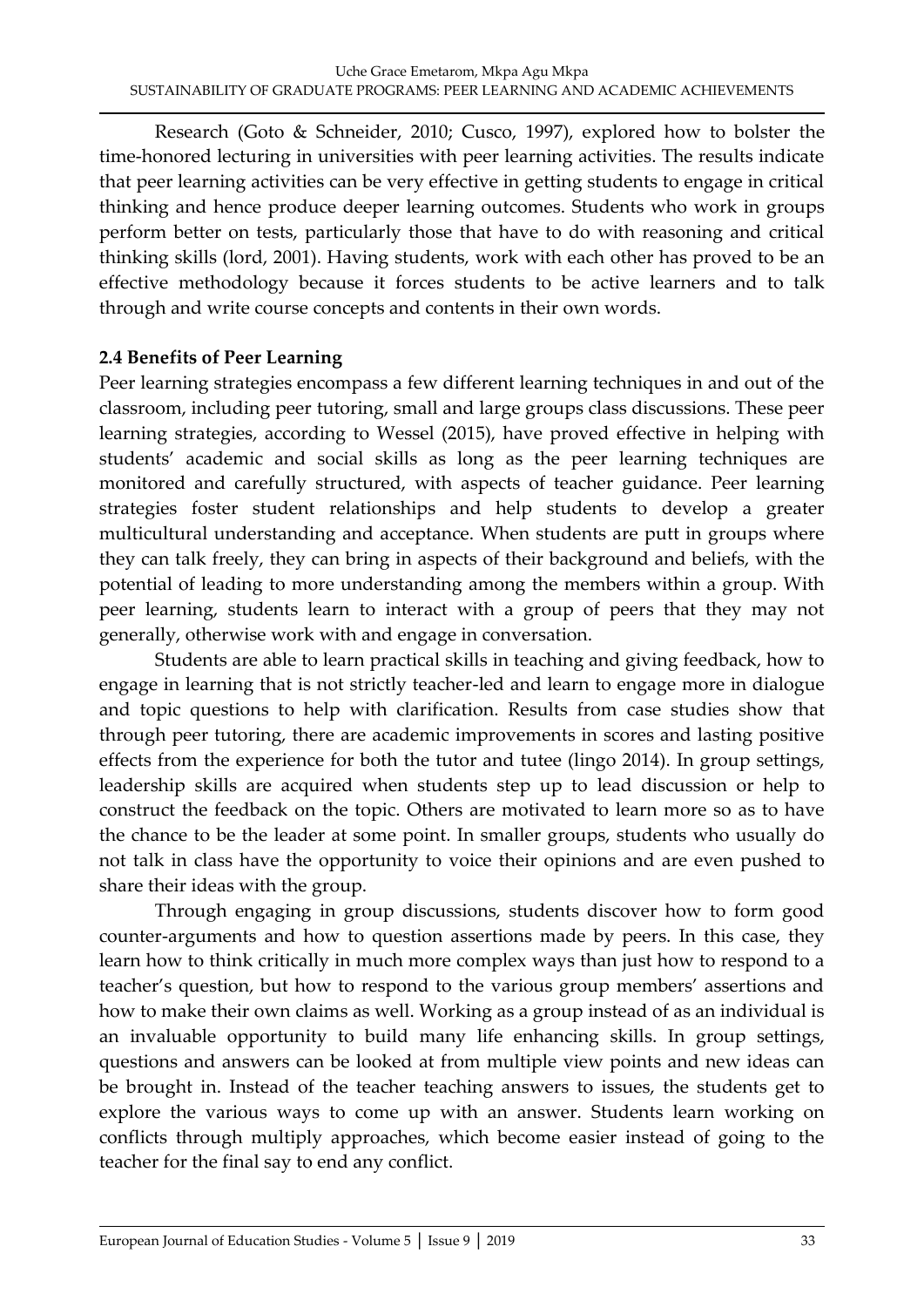On the whole, students feel more comfortable saying things to one another when the teacher is not around. In this circumstance, they add more to the conversation because they are not as intimidated as they are when they have to answer a teacher's question or address the large group. With group work and discussion, learning becomes more individualized and gives each group member the ability to speak and argue on a point. Peer learning does not attract pay or reward credit given to the more experienced students who are engaged in peer teaching. In peer learning, students are peers and so there is less confusion about roles compared with situations in which one of the peers is a senior student or is in an advanced class or has special expertise.

### **2.5 Challenges to Peer Learning**

As with every learning strategy there are some problems that can arise from peer based learning, if not correctly set up. In the case of peer tutoring, the tutors need to have some accelerated level of knowledge in the content area so they are able to effectively tutor the other students. If qualifications are not met for being able to teach the topics, there can be conflicts and frustrations that may arise from the efforts.

In group discussions, if there are no instructions to follow and directions and guidelines on how to facilitate the discussion and what needs to be discussed, students can tend to get off task. Effective peer learning strategies also depend on the children's level of learning. Peer learning should be implemented with older students rather than young students. To be effective, peer learning need to be very carefully structured and limited; if the whole class was based on peer learning, the students would not have learnt the course content from the teacher who is the expert on the content material, as should be the case.

### **3. The Study Problem**

Although, graduate students value intelligence, personal growth and development, our experience with the current classroom learning structure of teaching by qualified teachers or by surrogate teachers (peer teaching), seem to be impeding the achievement of these in graduate students. We noted that graduate students do aspire to achieve perfect grades and so will formulate answers to questions, which they think teachers are looking for. They may not answer questions at all for fear of saying or writing something that is incorrect. We observed that the students are afraid to speak their minds for fear that we the teachers or peers, will judge them or that they will not sound sufficiently quick-witted. Hence, the classroom remains quiet and less interactive during teaching. This attitude by the students hinders them from expressing what they are truly learning and thinking, which impacts their learning resulting in poor academic achievements.

In our quest to look for solution for improving interaction in the classroom, the authors applied peer learning using the peer tutoring and discussion approaches in a graduate topics on the 7 principles of educational administration to the 2015-2016 graduate students of educational administration during the first semester. The fourteen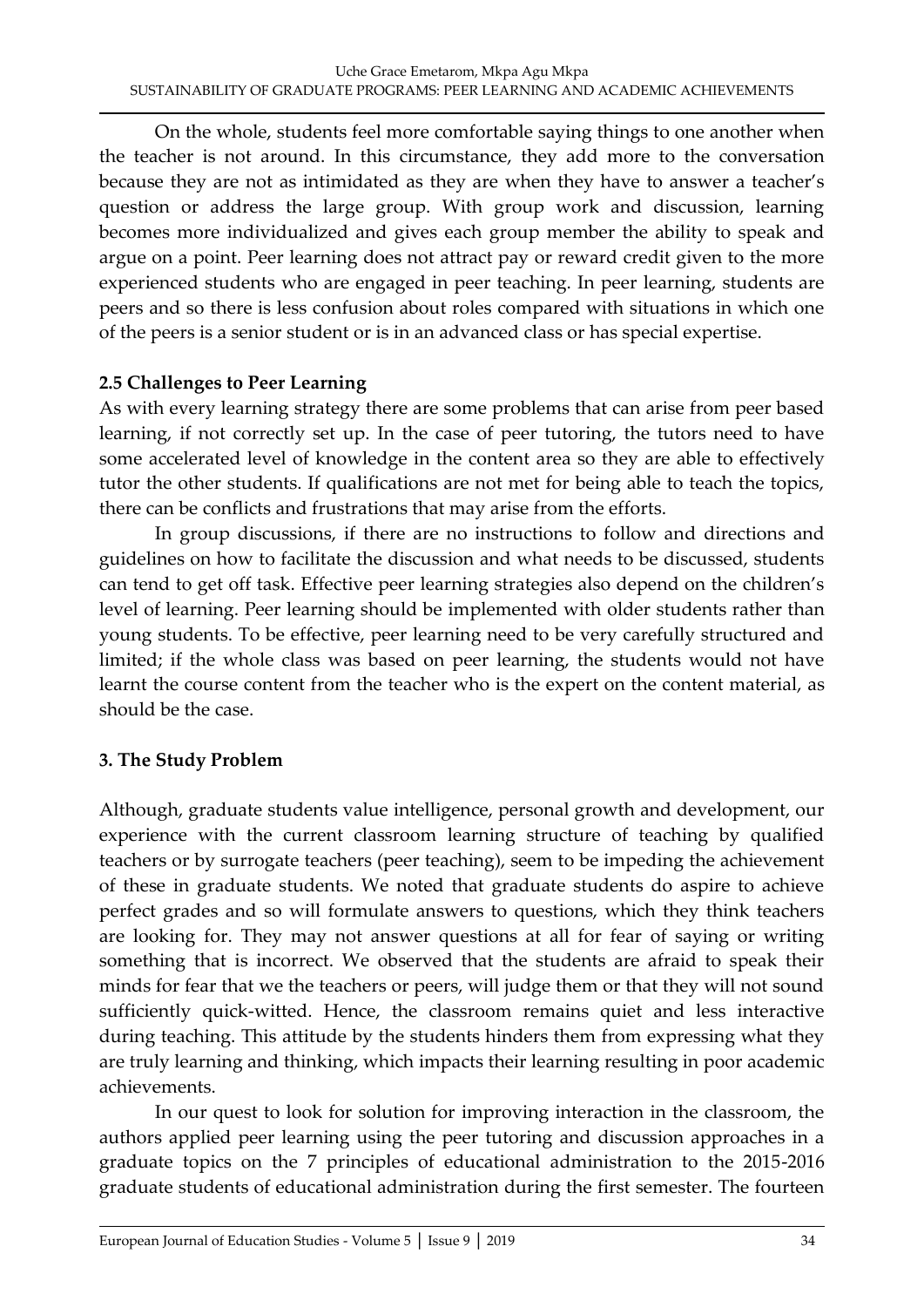(14) PhD students of Educational Administration involved were grouped into 2, with each group consisting of seven students. One group was the experimental taught using the peer-learning approach, while the next group was the control, taught using the conventional (teacher - centered) approach.

### **3.1 Research Questions**

- 1. Which group, between the treatment (peer learning group) and the control (traditional approach group) has higher Post Learning test scores?
- 2 What is the difference in the mean achievements scores of treatment group (peer learning) and the mean achievement scores of control group (traditional approach)?
- 3 What is the difference in the mean percentage ratings of the experimental and the control groups on the post learning impact of the two approaches (peer learning and traditional)

### **3.2 Hypotheses**

**H01:** There is no significant difference in the mean achievement test-scores of the experimental and the control groups taught by peer learning and the teacher-centered approaches.

**H02:** There is no significant difference in the mean percentage ratings of the experimental and the control groups on the post learning impact of the two approaches (peer learning and traditional)

## **4. Methodology**

### **4.1 Procedure**

The Experimental treatment and the Control Group procedures are described below.

## **A. Experimental Group**

**Step 1:** Orientation of students on the new approach- its procedure, merits and challenges and presentation of recommended reading materials.

**Step 2:** All students; in one hour, study together, reading the particular principle of educational administration being taught, discuss and talk about the principle.

**Step 3**: Each student takes 6mins to explain to the peers his/her own understanding and comments on the principle being discussed.

**Step 4:** The staff makes comments at the end of each of the students' contributions, to guide the students to know how correct or otherwise they were.

This procedure lasted for the seven weeks of the experimental treatment.

## **B. The Control Group**

**Step 1:** Teachers introduce the lesson topic; ask same entry behavior questions. **Step 2:** Students answer the teachers' questions.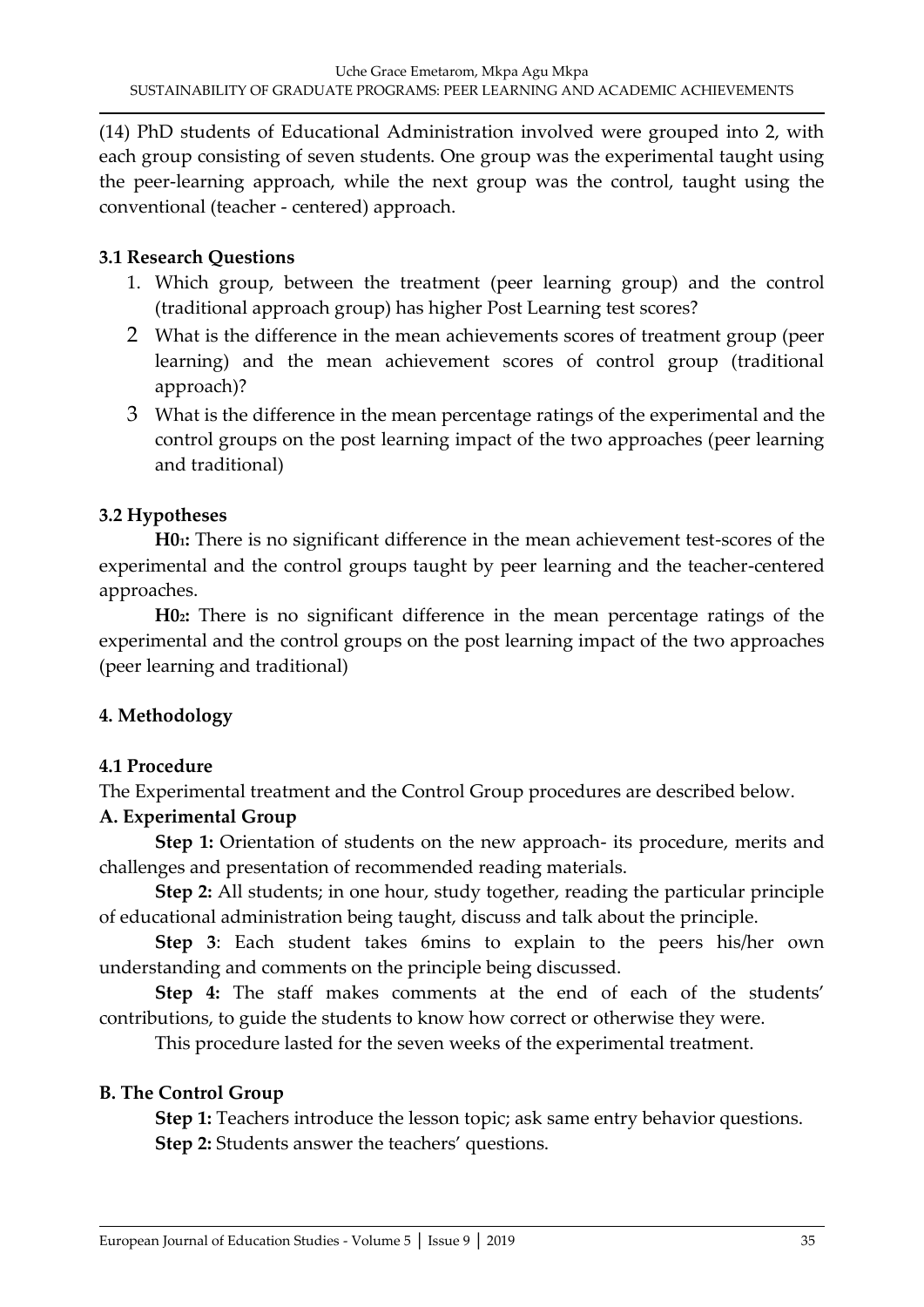**Step 3:** Teacher takes the students through the details of the day's lesson- the particular principle of educational administration being studied, while students take notes. Teacher asks some formative evaluation questions along the line.

**Step 4:** Students answer questions and are corrected by the teacher.

**Step 5:** Teacher concludes the lesson and gives some reading references to the students.

This was the procedure for the seven weeks of the experimental treatment.

The Seven (7) principles of educational administration (Eresimadu & Nduka, 1987), (Nwankwo, 2014) used for the study, each of which was studied in one week are as follows:

- 1. Fundamental Principles
- 2. The Humanitarian Principles
- 3. The Prudential Principles
- 4. The Principle of Change
- 5. Bureaucratic Principles
- 6. Principles of the Process
- 7. The Principles of Executive Leadership

#### **C. Control of Extraneous Variables**

Efforts were made to control certain extraneous variables.

To avoid experimental contamination; each group (experimental and control) was directed not to discuss its own procedure with the other group members.

All environmental conditions were similar - the venue for the lectures, the time and durations of the lessons, the reference text and teaching materials and the teaching staff. The only difference was the methods- the peer tutorial and the traditional teacheroriented approach.

At the end of the seven weeks, a two hour test was administered to each of the two groups, independently with the same test questions and on the same day.

The two hour test was of the essay type which contained seven (7) questions, each addressing one (1) principle of educational administration which all the students had studied. The test questions were equivalent in complexity of demands and unambiguously stated. Students were requested to answer any five (5) of the questions in two (2) hours. A marking scheme/guide was developed and used for scoring the test in order to avoid scoring bias. The two (2) groups took the examinations at the same time and at the same place with similar instructions.

### **5. Results**

### **5.1 Research Questions**

**Research Question 1:** Which group, between the treatment (peer learning group) and the control (traditional approach group) has higher Post Learning test scores? See table 1 below.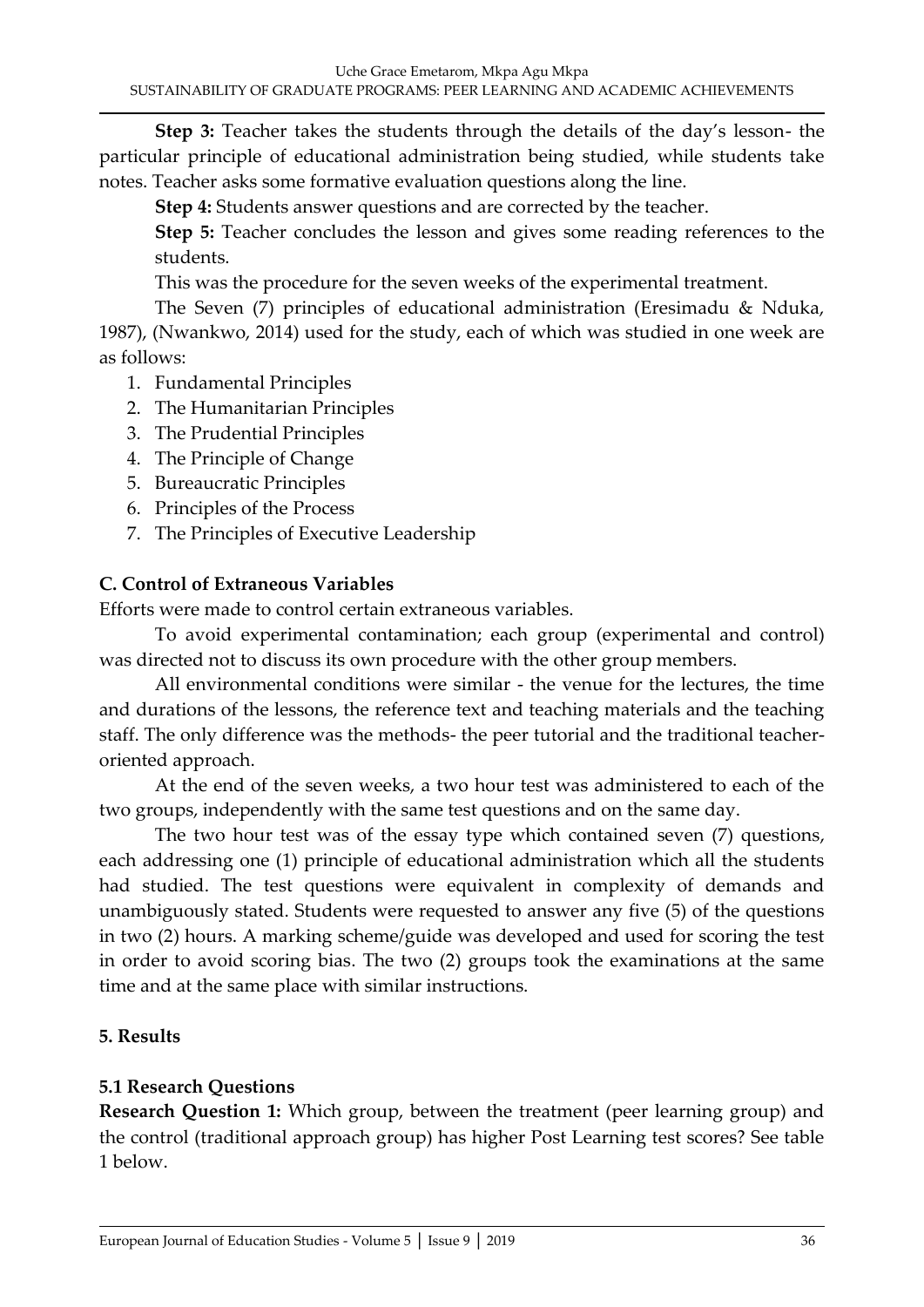|     | Table 1: Post Learning Test Scores of the Experimental and Control Groups in Percentages |     |                                     |  |  |  |  |  |
|-----|------------------------------------------------------------------------------------------|-----|-------------------------------------|--|--|--|--|--|
| S/N | <b>Test Scores of Treatment Group</b>                                                    | S/N | <b>Test Scores of Control Group</b> |  |  |  |  |  |
|     | (Peer Learning) in %                                                                     |     | (Traditional Approach) in %         |  |  |  |  |  |
|     | 70                                                                                       |     | 66                                  |  |  |  |  |  |
| ∍   | 75                                                                                       | ∍   | 60                                  |  |  |  |  |  |
| 3   | 68                                                                                       | 3   | 58                                  |  |  |  |  |  |
| 4   | 72                                                                                       | 4   | 59                                  |  |  |  |  |  |
| 5   | 69                                                                                       | 5   | 60                                  |  |  |  |  |  |
| 6   | 78                                                                                       | 6   | 70                                  |  |  |  |  |  |
| 7   | 72                                                                                       | ⇁   | 68                                  |  |  |  |  |  |

The scores of the experimental group are generally higher than those of the control group.

**Research Question 2:** What is the difference in the mean achievement scores of the treatment group (peer learning) and the mean achievement scores of the control group (traditional approach)? See table 2 below.

| <b>Table 2:</b> Mean Scores and Standard Deviations of the Experimental and Control Groups |  |      |        |  |  |  |
|--------------------------------------------------------------------------------------------|--|------|--------|--|--|--|
| Method                                                                                     |  | Mean |        |  |  |  |
| Experimental                                                                               |  |      | 3.5118 |  |  |  |
| Control                                                                                    |  | 63   | 4.8648 |  |  |  |

Experimental group scored higher mark on the achievement test than the control group taught with the traditional approach as shown in Table 2.

### **Research Question 3**

What is the difference in the mean percentage ratings of the experimental and control groups on the post learning impact of the two approaches (peer learning and traditional)? See tables 3a & b below.

**Table 3a:** Mean Percentage Ratings of the Experimental and Control Groups on the postlearning impact of the Peer Learning and Traditional Approaches

| S/No | <b>Outcomes of the Learning Approach</b> | Exp. Group<br>Impact | <b>Control Group</b><br>Impact |
|------|------------------------------------------|----------------------|--------------------------------|
|      | Satisfaction with the class procedure    | 85                   | 66                             |
| 2.   | Psychological adjustment during lessons  | 80                   | 58                             |
| 3.   | Self-confidence with the course content  | 80                   | 70                             |
| 4.   | Ability to apply what was learnt         | 85                   | 70                             |
| 5.   | Cooperation with peers/classmates        | 90                   | 65                             |
| 6.   | Tolerance of others view/opinions        | 80                   | 59                             |
| 7.   | Handling of stage fright                 | 78                   | 60                             |
| 8.   | Ability to express oneself               | 80                   | 67                             |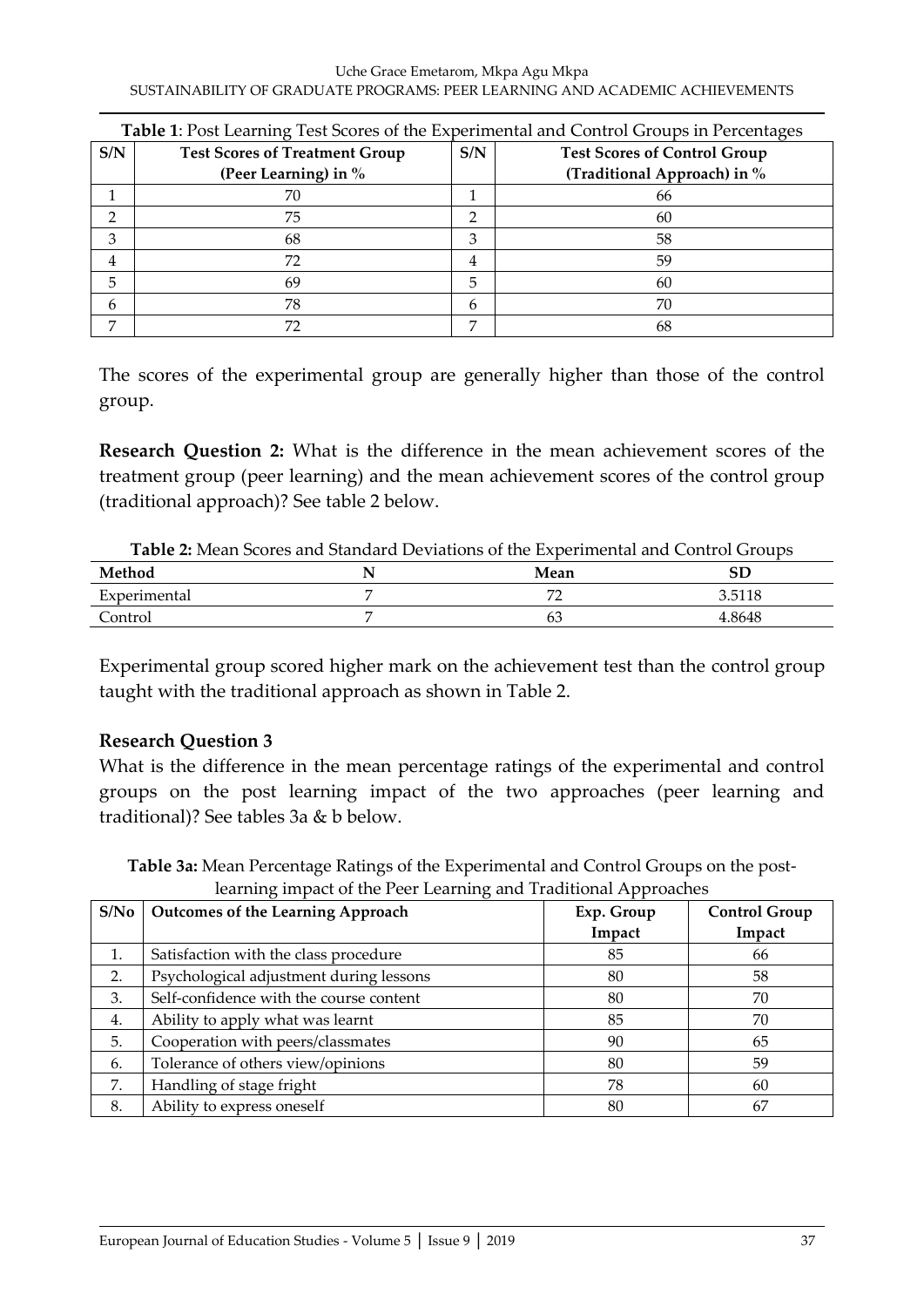| Table 3b: Means and Standard Deviations of the impact of the Peer Learning and |  |       |        |  |  |  |  |  |
|--------------------------------------------------------------------------------|--|-------|--------|--|--|--|--|--|
| Traditional Approaches on the Experimental and Control Groups                  |  |       |        |  |  |  |  |  |
| Method                                                                         |  | Mean  |        |  |  |  |  |  |
| Experimental                                                                   |  | 82.57 | 4.0267 |  |  |  |  |  |
| Control                                                                        |  | 64.38 | 4.8088 |  |  |  |  |  |

The experimental group had a higher mean percentage rating (82. 57) on the impact of the two approaches than the control group (64.38) as shown in Table 3b above.

### **5.2 Hypotheses**

**H01:** There is no significant difference in the mean achievement test-scores of the experimental and control groups taught by peer learning and the teacher-centered approaches. See table 4 below.

**Table 4:** T-test analysis of the difference between the mean scores of students taught with the Peer learning method and those taught with Traditional Learning Approach

| N | Mean |        | Df | t-cal  | t-crit | Sig. Level | Remark      |  |  |
|---|------|--------|----|--------|--------|------------|-------------|--|--|
|   | 72   | 3.5118 |    |        |        |            |             |  |  |
|   |      |        | 12 | 3.9686 | 2.1785 | .05        | Significant |  |  |
|   | 63   | 4.8648 |    |        |        |            |             |  |  |
|   |      |        |    |        |        |            |             |  |  |

Table 4 shows the comparison of mean scores of achievement test of Student taught with Peer Learning and Traditional Approach. The result reveals that at 12 degrees of freedom and .05 alpha levels, the t-calculated is 3.9686 while the t-critical is 2.1785. Given that t-calculated is higher than t-critical, the null hypothesis which states' that there is no significant difference in the mean achievement scores of Treatment Group (Peer Learning) and mean scores of Control Group (Traditional Approach) is rejected, affirming that there is a significant difference in the aggregate mean scores of students taught with Peer Learning and Traditional Approach.

**H02:** There is no significant difference in the mean percentage ratings of the experimental and control groups on the post learning impact of the two approaches (peer learning and traditional). See table 5 below.

| the Experimental and Control Group on the Post Learning impact of       |   |       |        |    |        |        |     |             |  |
|-------------------------------------------------------------------------|---|-------|--------|----|--------|--------|-----|-------------|--|
| the two approaches (peer learning and traditional)                      |   |       |        |    |        |        |     |             |  |
| Method<br>Sig. Level<br>t-crit<br>Df<br><b>SD</b><br>t-cal<br>Mean<br>N |   |       |        |    |        |        |     | Remark      |  |
| <b>Experimental Group</b>                                               | 8 | 82.57 | 4.0267 |    |        |        |     |             |  |
|                                                                         |   |       |        | 14 | 8.0608 | 2.1448 | .05 | Significant |  |
| Control Group                                                           |   | 64.38 | 4.8088 |    |        |        |     |             |  |

**Table 5:** T-test analysis of the difference between the mean percentage ratings of

Table 5 shows the comparison of mean percentage ratings of the Experimental and Control Groups on the post learning impact of the two approaches (peer learning and traditional). The result reveals that at 14 degrees of freedom and .05 alpha levels, the t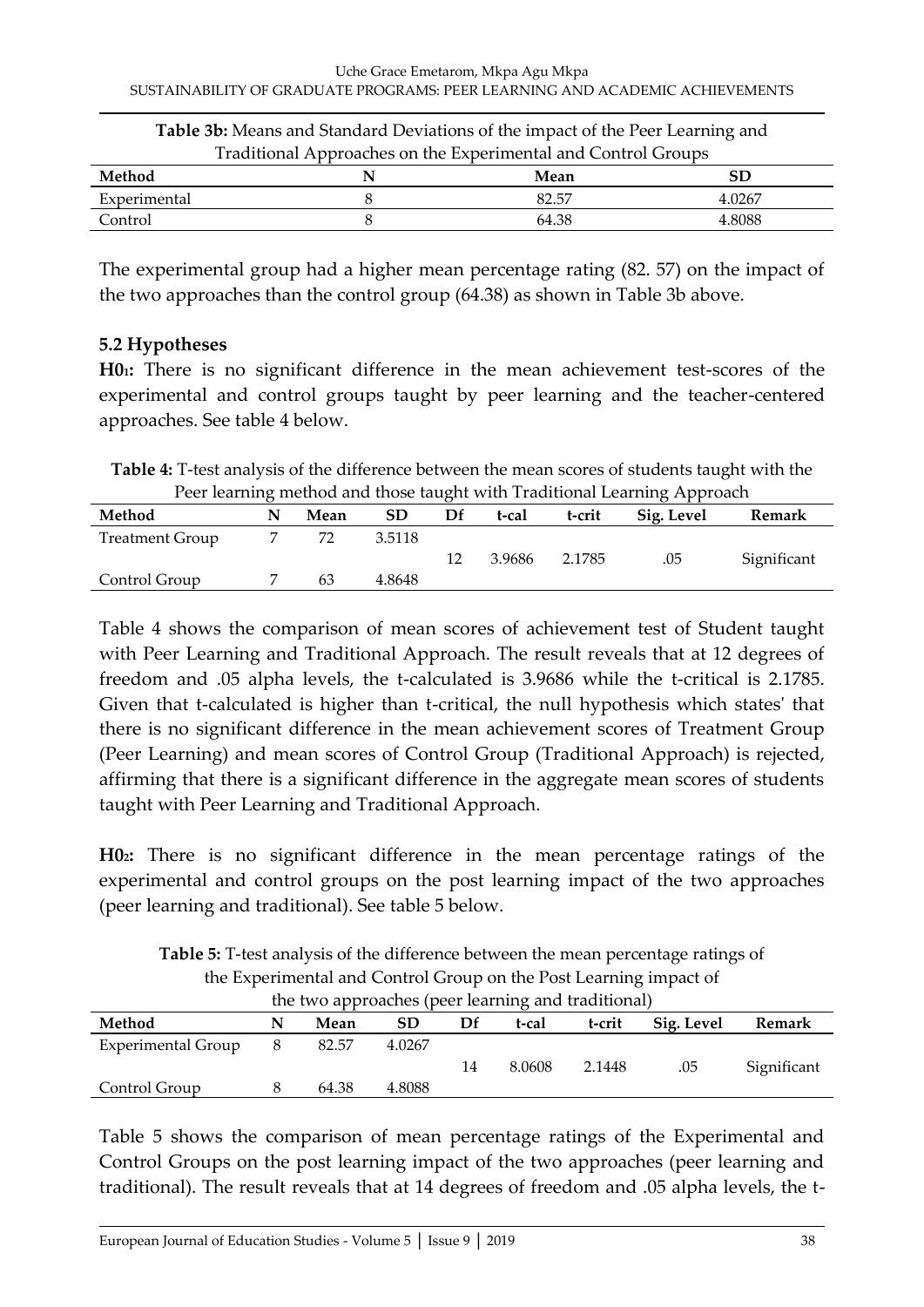calculated is 8.0608, while the t-critical is 2.1448. Given that t-calculated is higher than tcritical, the null hypothesis which states that there is no significant difference in the mean percentage ratings of the Experimental and Control Groups on the post learning impact of the two approaches (peer learning and traditional) is rejected. This implies that there is a significant difference in the mean percentage ratings of the Experimental and Control Groups on the post learning impact of the two approaches (peer learning and traditional). The experimental group has a significantly higher percentage rating.

### **5.3 Summary of findings**

- 1. The experimental group (taught using the peer learning approach), had a higher post learning test score than the control group, (taught using the traditional approach).
- 2. The experimental group had a mean achievement score of 72% while the control group had a mean score of 63%.
- 3. The mean percentage rating of the experimental group on the post learning impact was 82 while the control group's percentage rating was 64.
- 4. The null hypothesis (of no significant difference between the mean achievement scores of the experimental and control groups) was rejected. Thus, the experimental group scored significantly higher than the control group.
- 5. The null hypothesis (of no significant difference in the mean percentage ratings of the experimental and control groups on the post learning impact on the two approaches – peer learning and traditional) was rejected. Thus, the experimental group's mean percentage rating was significantly higher than the control group's mean percentage rating.

## **6. Discussion of Results**

The study was very successful for the two groups based on the test and self-reports of the students. When compared with the control group who were taught by the teachers, the peer learning group showed higher academic achievement indicated by their higher scores. A post learning survey of the impact of the two approaches administered on the two groups showed that the peer learning group rated themselves as more satisfied with the class, better adjusted psychologically and more willing to use their peers as supportive resource in other topics on the course than the control group.

Furthermore, we observed that the peer learning group of students learned a great deal even while explaining their ideas to others and retention was heightened. They developed skills in organizing and planning their learning activities, working collaboratively with others, giving and receiving feedback and evaluating their own learning against those of their peers in the group. These, outcomes were not as pronounced in the control group of students who were taught by the teachers.

From our research experience, formalized peer learning helps students learn effectively. At a time when university resources are stretched and demands upon staff are increasing, it offers students the opportunity to learn from each other. The lessons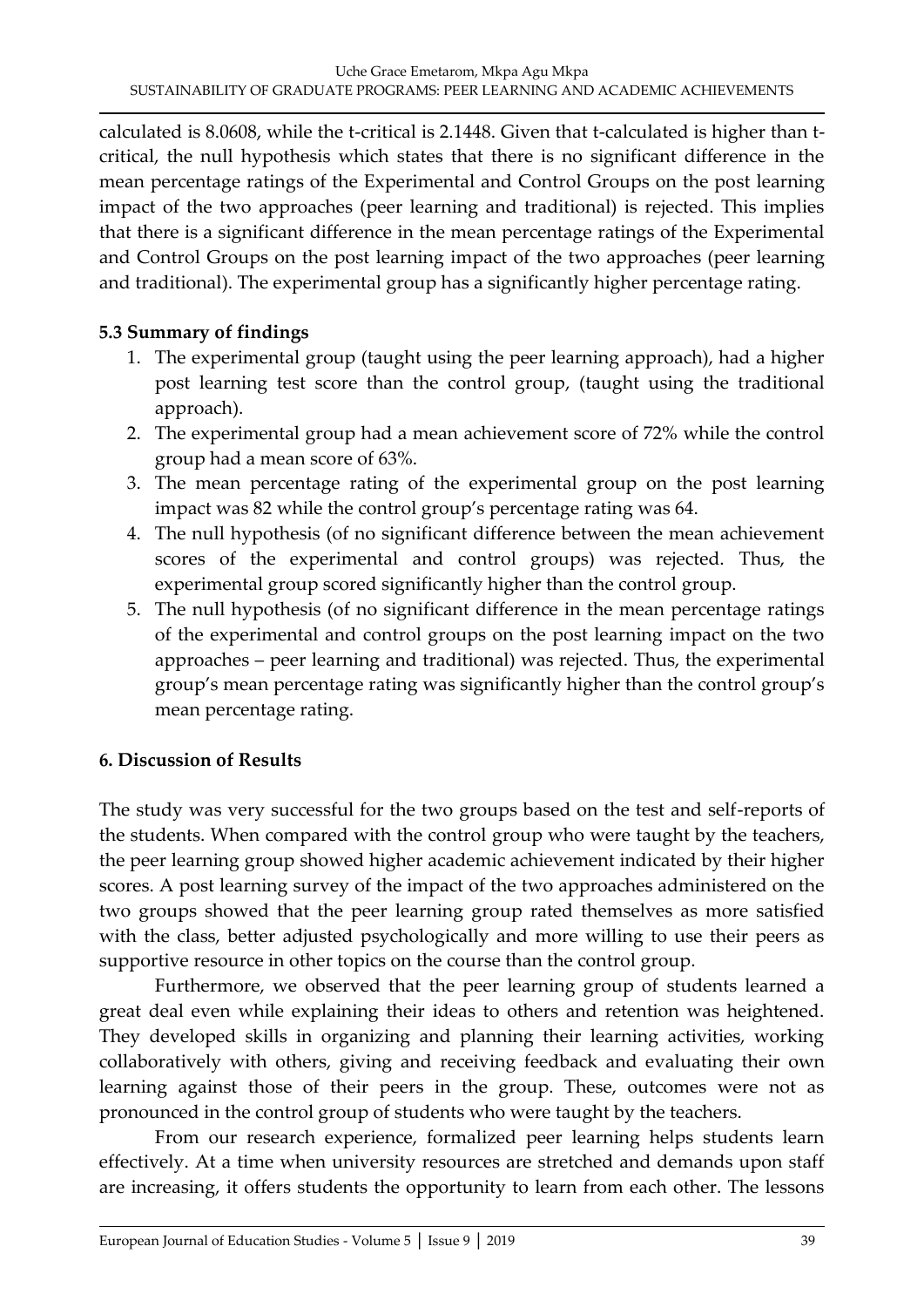gave them considerably more practical experience than the traditional teaching and learning methods in taking responsibility for their own learning as they learned how to learn.

Although peer learning is effective, the researchers did not use it as a substitute for teaching, but as an important addition to the repertoire of teaching and learning activities that can enhance the quality of the education given to the graduate students for the sustainability of graduate programs.

During the research, it was observed that students were learning simultaneously and at the same time, contributing to other students' learning. Since their communication was based on mutual experience, they were all able to make equal contributions. Hence, issues of power and domination were less prominent than when one party has a designated 'teaching' role and thus takes on a particular kind of authority for the duration of the activity.

Our findings corroborate other research results, which indicate that peer learning activities typically yield the following results for both tutor and tutee:

- Team-building spirit
- More supportive relationships
- Greater psychological well-being
- Social competence
- Communication skills and self-esteem
- Higher achievements
- Greater productivity in terms of enhanced learning outcomes.

The need for sustainability of graduate programs calls for the promotion of instructional strategies involving 'active' learning that presents opportunities for students to formulate their own questions, discuss issues, explain their view points and engage in cooperative learning by working in teams on course topics.

To realize the benefits of peer learning, teachers must provide intellectual scaffolding. This involves teachers priming students by selecting discussion topics that all students are likely to have some relevant knowledge of. They also raise questions/issues that prompt students to engage in a more sophisticated level of thinking. The teacher devises collaborative processes to get all group members to participate, meaningfully.

## **6.1 Recommendations**

Based on the results of our study and on peer learning, we recommend as follows:

- 1. That peer learning strategies be considered by University teachers when designing student classes.
- 2. That teachers try out the peer learning practices to see how the effects, which so far have been almost exclusively positive, if executed correctly and efficiently, impact students learning.
- 3. That University teachers should lead the sustainability transformation of graduate programs through the peer learning strategies.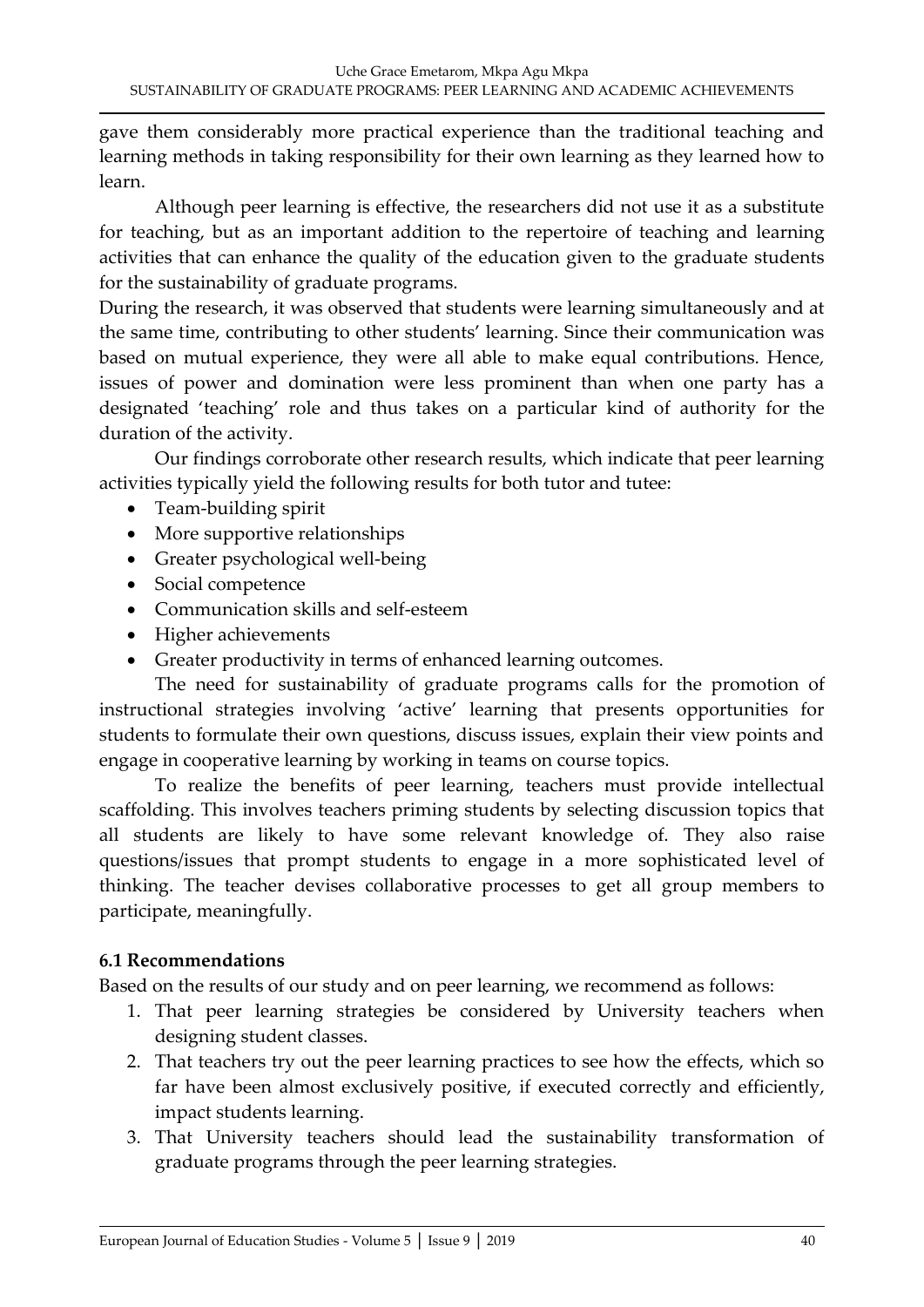### **7. Conclusion**

Peer learning is becoming an increasingly important part of teaching many courses and is being used in a variety of contexts and disciplines in many countries. Research indicates that peer learning activities typically result in (a) team-building spirit and more supportive relationships (b) greater psychological well-being, social competence, communication skills and self-esteem and (c) higher achievement and greater productivity in terms of enhanced learning outcome.

Although peer learning strategies are valuable tools for educators to utilize, it is obvious that simply placing students in groups and telling them to work together' is not going to automatically yield results. The teachers must consciously orchestrate the learning exercise and choose the appropriate vehicle for it. Only then, will students engage in peer learning and reap the benefits as discussed.

Given the positive research result on peer learning, it would make sense to harness those benefits by designing the classrooms experience in a way that encourages peer learning both in and out of the classroom. It provides an opportunity for the teacher to take steps back and let the students do the teaching and talking among themselves for a while. These peer learning strategies can be beneficial to the learning environment by providing a creative and interactive way to get the students involved.

To be effective, peer learning needs to be very carefully structured and limited. This is because, if the whole learning is based on peer learning, the students would not learn the course content from the teacher, who is the expert on the course content.

## **References**

- Armstrong, T (2017). 9 ways to facilitate learning. Retrieved from [www.instituteforlearning.com](http://www.instituteforlearning.com/)
- Boud, D. (2002). What is peer learning and why is it important? Retrieved from [https://web.stanford.edu.](https://web.stanford.edu/)
- Christuda, A. (2003). Peer learning strategies. Retrieved from [www.ctll.nus.edu.sg](http://www.ctll.nus.edu.sg/) (13).

Dictionary.com. What is sustainability?

- Eresimadu, F.N.J., and Nduka, G.C. (Eds) (1987). Principles of Educational Administration. Educational Administration, pp. 26 – 38. *The Principles and Functional Approaches.* Awka, Anambra State Nigeria: Meks-Unique (NIG) Publishers.
- Griffiths, S., Houston, K. and Lazenbatt, A., (1995). *Enhancing Student Learning Trough Peer Tutoring in Higher Education: A Compendium Resource Pack with Case Study Contributions.* Colerain: University of Ulster.
- Lingo, A. (2014). Tutoring middle school students with disabilities by higher school students: Effects on oral reading fluency, *Education and Treatment of Children* 37  $(1)$  53 – 76.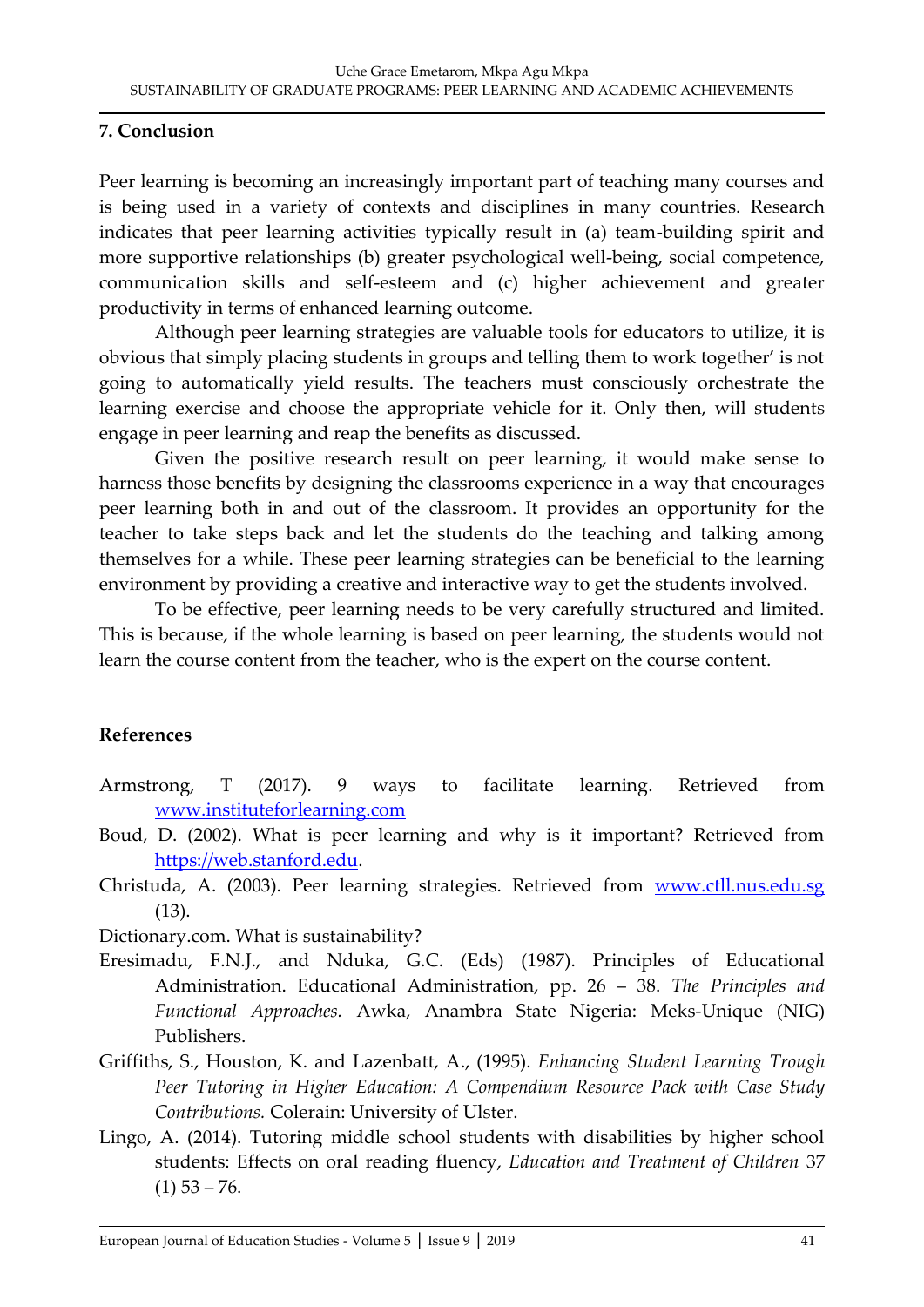- Nwankwo, J.I. (2014). Management Principles in Education. Pp 58 70. *Management in Education: Modern Approaches in Education Management.* Ibadan, Oyo State Nigeria: Giraffe Books.
- Wesel, A. (2015). Peer learning strategies in the classroom. *Journal on Best Teaching Practices* 2 (1) March